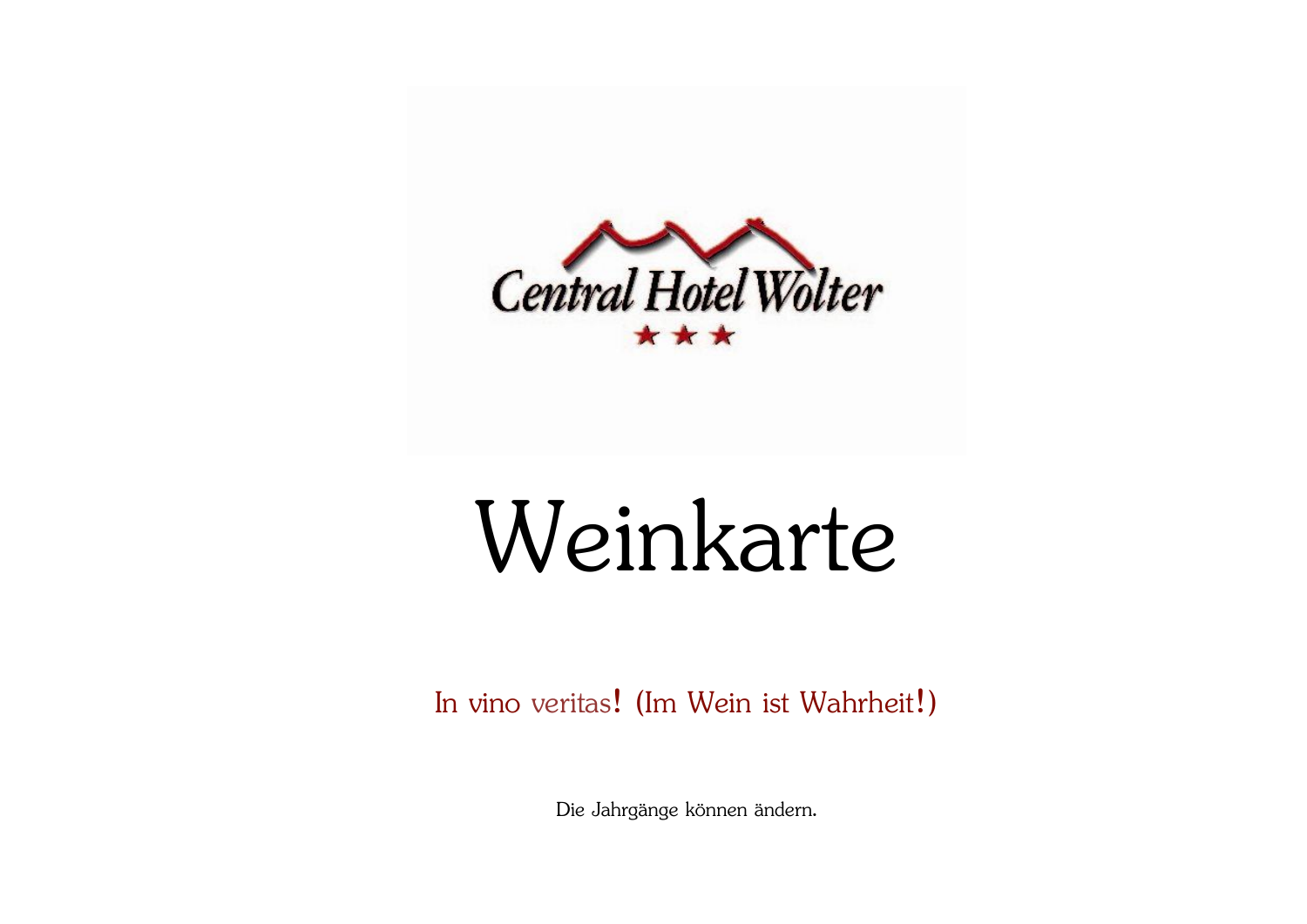## **Weissweine Schweiz**

| <b>Lavaux</b>  |                                              |         | Chf     |  |
|----------------|----------------------------------------------|---------|---------|--|
| 239            | St. Saphorin "Charmigny"                     |         |         |  |
|                | H. Badoux; Aigle                             | 2019/20 | $47 -$  |  |
| 705            | Domaine de Autecour, Grand Cru;              |         |         |  |
|                | Mont-sur-Rolle                               | 2019/20 | $48. -$ |  |
| 241            | Dézaley, Grand cru                           | 2018    | $52 -$  |  |
|                | Jean-François Neyround-Foujallaz             |         |         |  |
|                |                                              |         |         |  |
|                |                                              |         |         |  |
| <b>Wallis:</b> |                                              |         | Chf     |  |
| 243            | Fendant "Varensis"                           |         |         |  |
|                | R. Varonier & Sohn; Varen                    | 2018    | $45. -$ |  |
| 268            | Johannisberg (Süsswein!) Mont d'or; Sion     | 2020    | $47 -$  |  |
| 245            | Chardonnay AOC "Varensis"                    |         |         |  |
|                | R. Varonier & Sohn; Varen                    | 2018    | $48 -$  |  |
| 246            | Cuvée Madame; blanc<br>A. Mathier; Salquenen |         |         |  |
|                | (Köstlichkeit aus 4 Traubensorten:           |         |         |  |
|                | Arvine; Hermitage; Gros Rhin; Pinot Gris)    | 2019/20 | $53. -$ |  |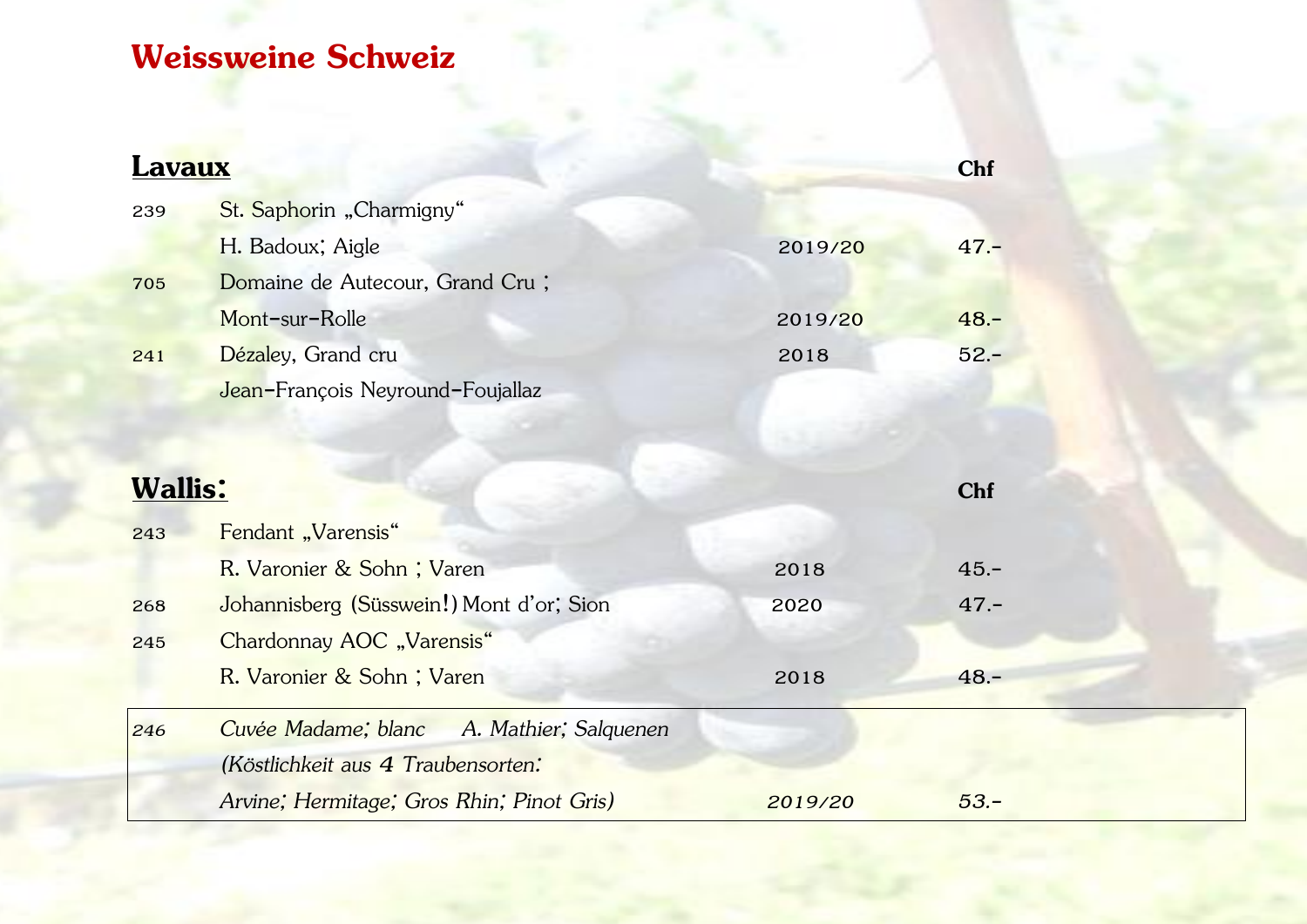#### **Weisswein Frankreich**

| <b>Burgund:</b> |                                     |      |            |  |
|-----------------|-------------------------------------|------|------------|--|
|                 |                                     |      | <b>Chf</b> |  |
| 247             | Chablis AC; J. Drouhin              | 2019 | $53 -$     |  |
|                 |                                     |      |            |  |
|                 | <b>Weisswein Italien</b>            |      |            |  |
| <b>Friuli:</b>  |                                     |      | <b>Chf</b> |  |
| 277             | Pinot Grigio; Cantina Gildo; Spessa | 2019 | $45. -$    |  |

#### **Roséweine Schweiz**

| Neuenburg: |                                   |         |        |
|------------|-----------------------------------|---------|--------|
| 249        | Oeil de Perdrix                   |         |        |
|            | Château d'Auvernier; Th. Grosjean | 2019/20 | $48 -$ |

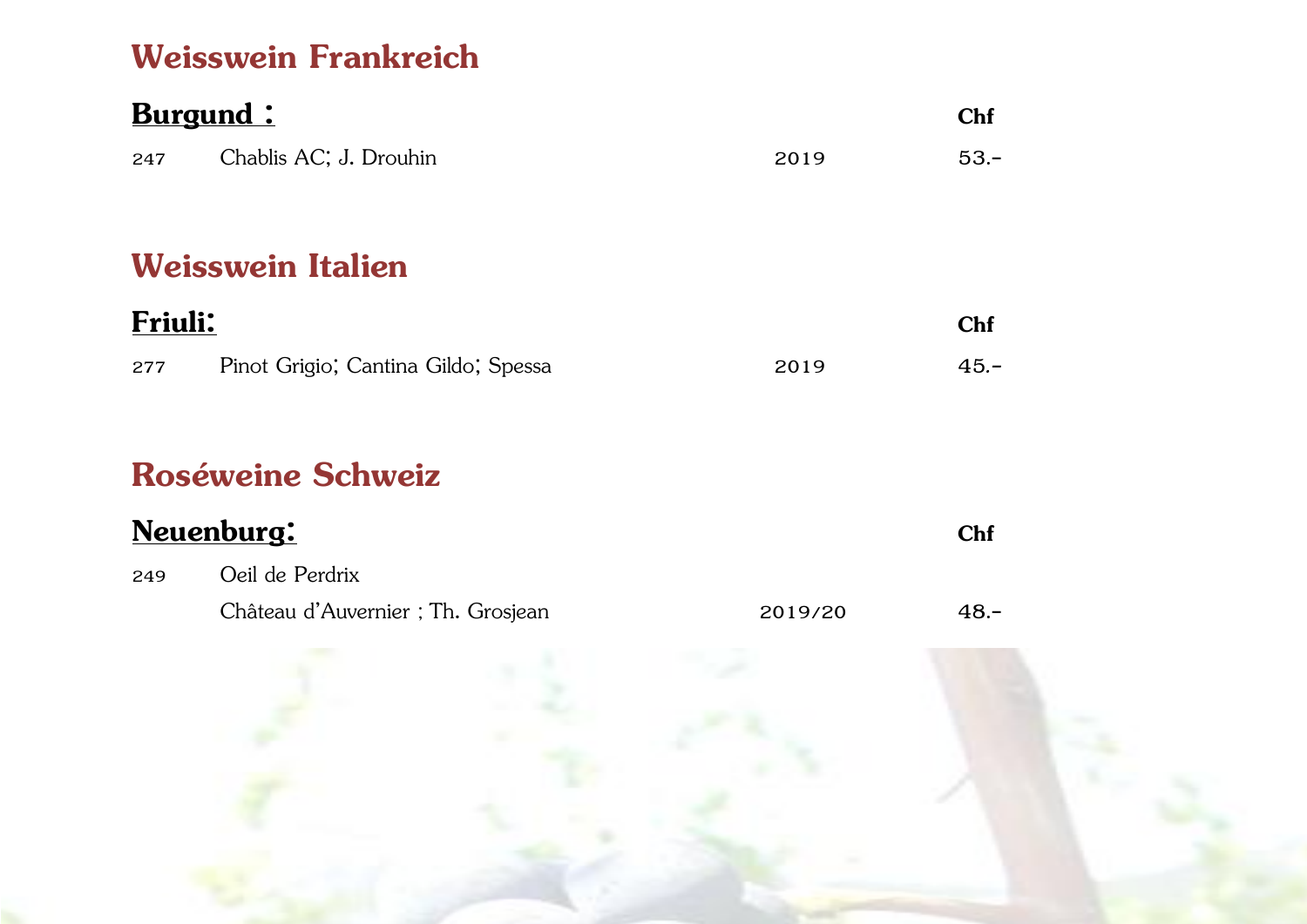#### **Rotweine Schweiz**

| <b>Wallis:</b> |                                                 |         | Chf     |
|----------------|-------------------------------------------------|---------|---------|
| 708            | Diolinoir A.O.C Valais                          |         |         |
|                | Candide Bridy; Savièse                          | 2018    | $49. -$ |
| 261            | Dôle A.O.C. Valais "Varensis"                   |         |         |
|                | R. Varonier & Sohn; Varen                       | 2017    | $45. -$ |
| 262            | Humagne rouge, Boven; Chamoson                  | 2018    | $53. -$ |
| 291            | 3x3: Assemblage rouge du Valais AOC,            | 2018    | $58. -$ |
|                | Niklaus Wittwer                                 |         |         |
| 256            | Syrah du valais; AOC Diego Mathier;             |         |         |
|                | Salquenen                                       | 2018    | $57 -$  |
| 280            | Pinot Noir "Spätlese"                           |         |         |
|                | R. Varonier & Sohn; Varen                       | 2019    | $47 -$  |
|                |                                                 |         |         |
|                |                                                 |         |         |
| 263            | Cuvée Madame, rouge<br>A. Mathier; Salquenen    |         |         |
|                | (Köstlichkeit aus 4 Traubensorten:              |         |         |
|                | Cabernet Sauvignon; Syrah; Humagne; Pinot Noir) | 2018/19 | $53. -$ |
| 234            | Magnum                                          | 2019    | $108 -$ |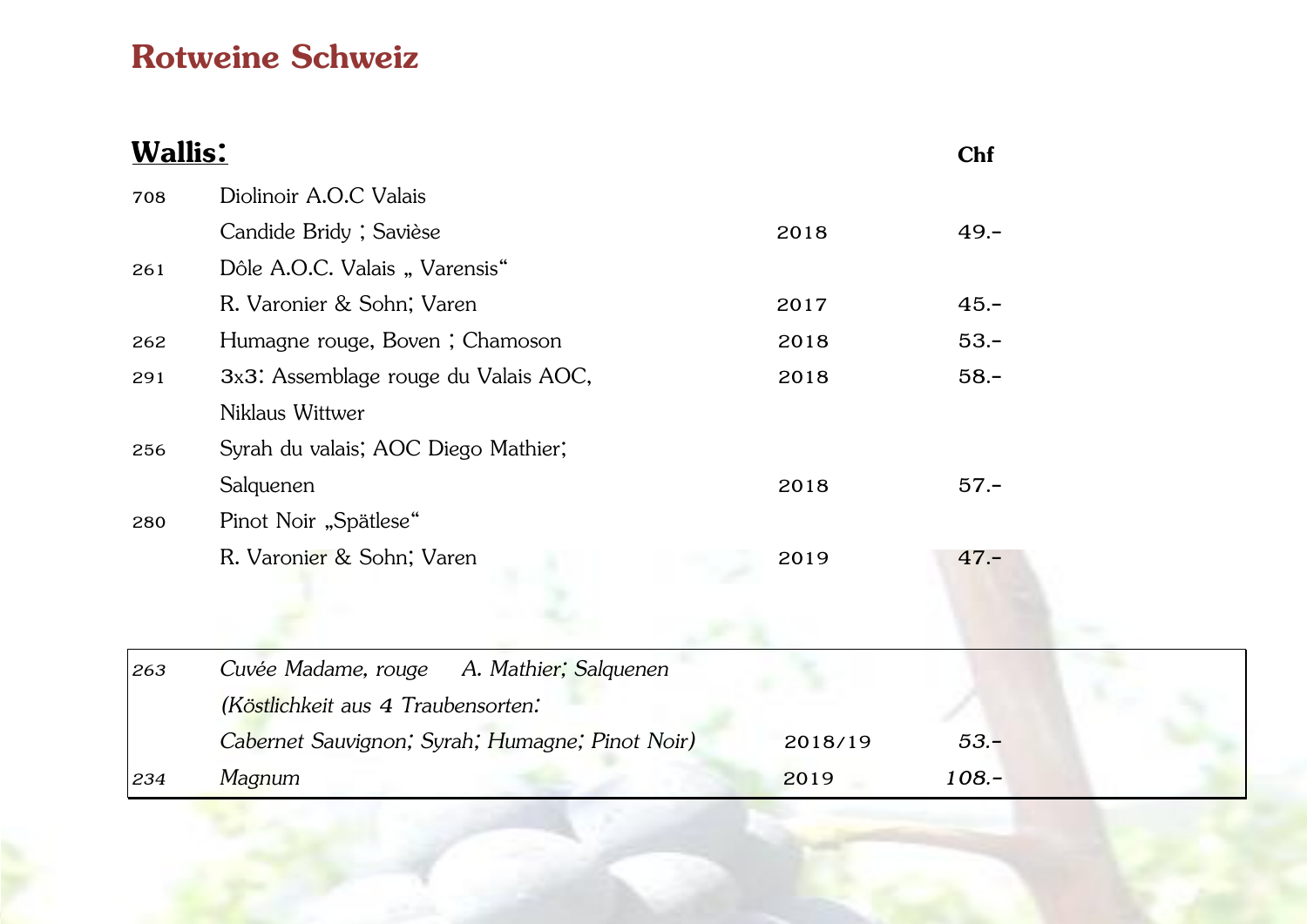| <b>Bündner Herrschaft:</b> |                                                            |         |         |  |
|----------------------------|------------------------------------------------------------|---------|---------|--|
| 265                        | Maienfelder Blauburgunder<br>Auslese; Fam. M. & S. Lampert | 2017/18 | $49 -$  |  |
| Tessin:                    |                                                            |         |         |  |
| 269                        | Merlot "Baiocco"<br>Guido Brivio; Mendrisio                | 2018    | $48. -$ |  |
|                            | Neuenburg:                                                 |         |         |  |
|                            | "Griffus" Assamblage AOC<br>Cave Châtenay - Bouvier        | 2019    | $58 -$  |  |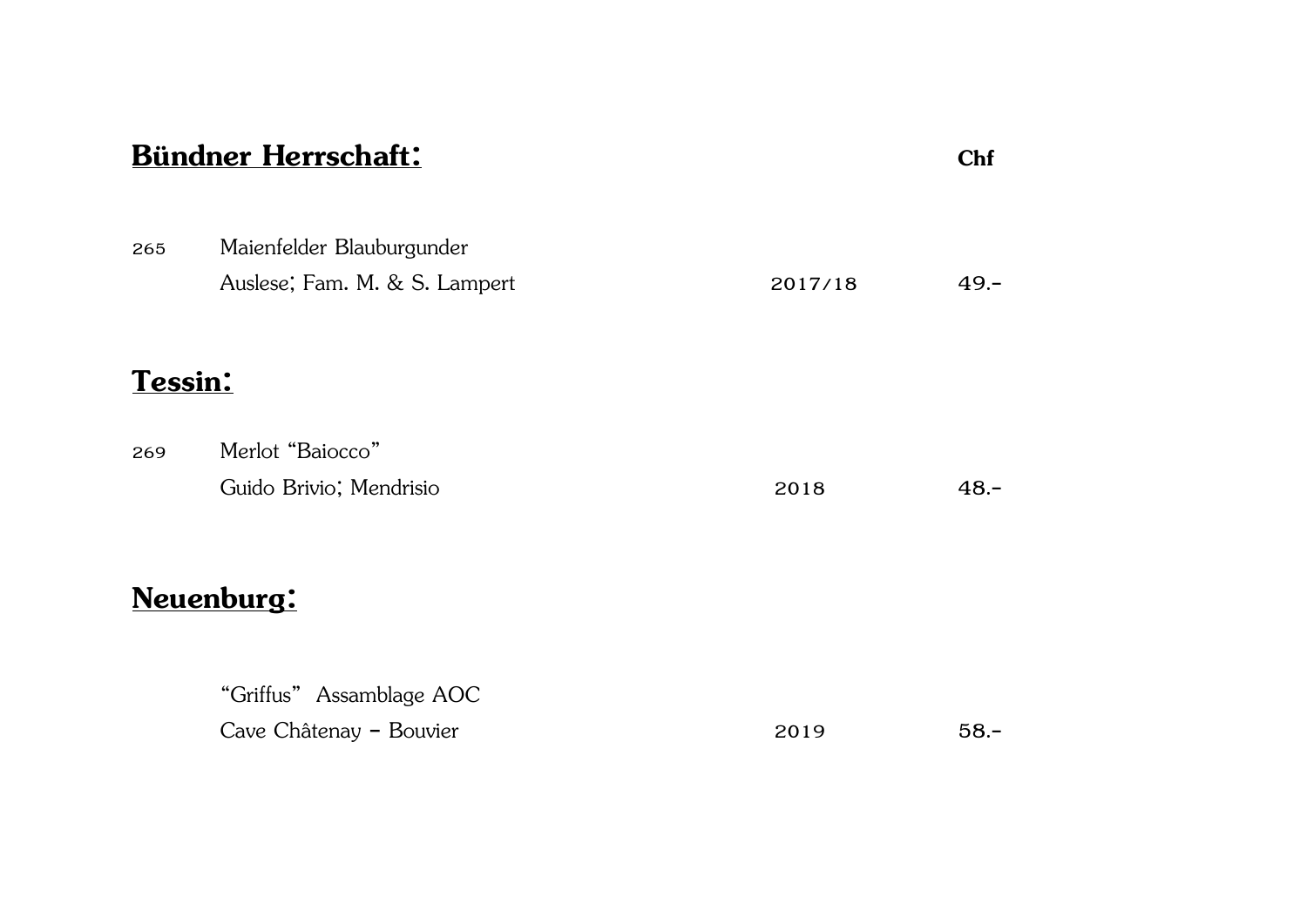## **Rotweine Frankreich**

### **Burgund:** Chf

| Côtes-du-Rhone:      |                                          |      |         |  |  |  |
|----------------------|------------------------------------------|------|---------|--|--|--|
| 255                  | Châteauneuf-du-Pape "Père Cabache"       |      |         |  |  |  |
|                      | J. P. Boisson, Vaucluse                  | 2019 | $56. -$ |  |  |  |
|                      |                                          |      |         |  |  |  |
|                      | Côtes-du-Nuits:                          |      |         |  |  |  |
| 254                  | Vosne-Romanée                            |      |         |  |  |  |
|                      | Louis Jadot                              | 2018 | $89. -$ |  |  |  |
| 267                  | Savigny-les-Beaune                       |      |         |  |  |  |
|                      | Louis Jadot                              | 2015 | $59 -$  |  |  |  |
|                      | Bordeaux:                                |      |         |  |  |  |
| <b>Pomerol:</b>      |                                          |      |         |  |  |  |
| 771                  | Château Beauregard                       | 2015 | $112 -$ |  |  |  |
| <b>Graves:</b>       |                                          |      |         |  |  |  |
| 290                  | Château Carbonnieux ; grand cru classé   | 2015 | $78. -$ |  |  |  |
| <b>Saint Julien:</b> |                                          |      |         |  |  |  |
| 783                  | Château Beychevelle ; grand cru classé   | 2011 | $139 -$ |  |  |  |
| <b>Margaux:</b>      |                                          |      |         |  |  |  |
| 259                  | Château Cantenac Brown; grand cru classé | 2007 | $149 -$ |  |  |  |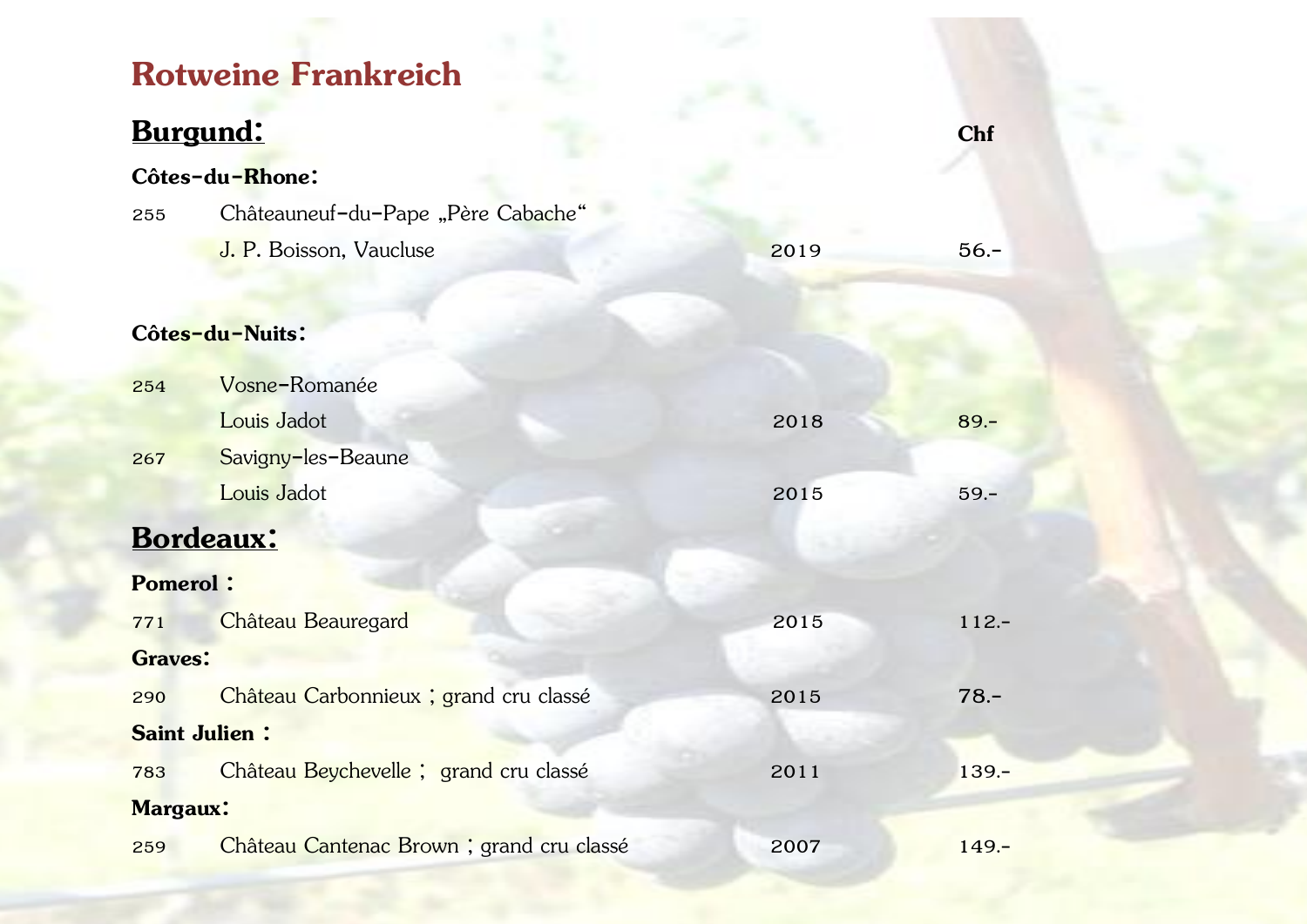# **Rotweine Italien**

| Toscana: |                                               |         | <b>Chf</b> |  |
|----------|-----------------------------------------------|---------|------------|--|
| 270      | Chianti classico, DOCG "Villa Cerna", Reserva | 2014/15 | $53 -$     |  |
| 276      | Brunello di Montalcino; "Col d'orcia"         | 2014    | $74 -$     |  |
|          |                                               |         |            |  |
| 288      | "Ca Marcanda", Promis, Gaja                   | 2017    | $69 -$     |  |
| 289      | "Ca Marcanda", Magari, Gaja                   | 2017    | $88 -$     |  |
|          |                                               |         |            |  |

|                  | Valpolicella:                                       |         | <b>Chf</b> |
|------------------|-----------------------------------------------------|---------|------------|
| 281              | Amarone della Valpolicella; "Domini Veneti"         |         |            |
|                  | classico DOC                                        | 2016    | $69. -$    |
| <b>Manduria:</b> |                                                     |         |            |
| 238              | Primitivo; Masseria Trajone                         | 2018/19 | $45 -$     |
| Piemont          |                                                     |         |            |
| 287              | Barbaresco, DOC, "Sito Moresco"                     |         |            |
|                  | Angelo Gaja                                         | 2017    | $78. -$    |
|                  | Fruchtiger, attraktiver Wein von perfekter Harmonie |         |            |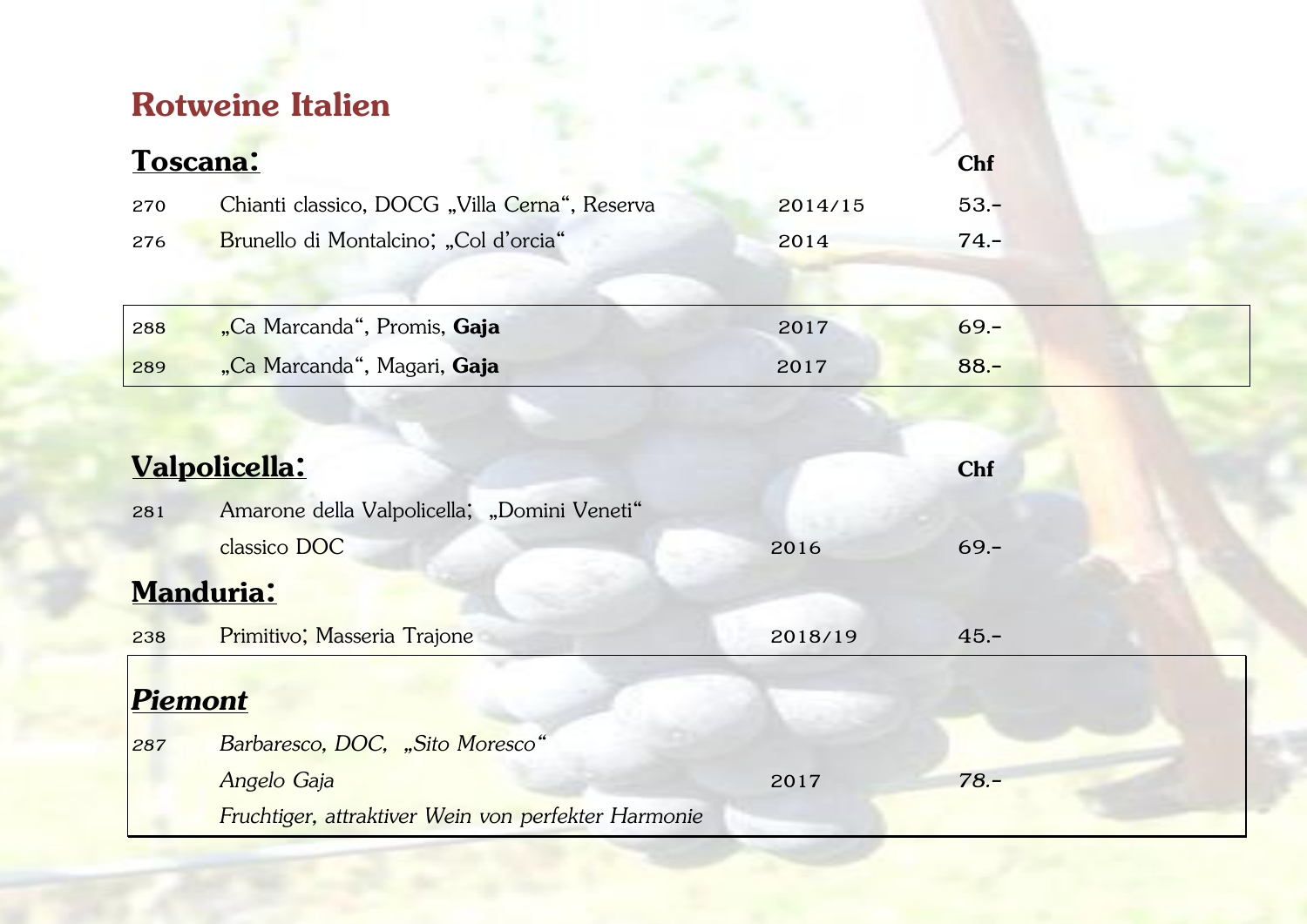# **Rotweine Spanien**

| Rioja:          |                                      |      | Chf        |
|-----------------|--------------------------------------|------|------------|
| 273             | "Edulis"; Bodegas Altanza, Reserva   |      |            |
|                 | Rioja DOCa                           | 2014 | $57 -$     |
| <b>Priorat:</b> |                                      |      |            |
| 709             | "Nita"; Meritxell Palleja            | 2018 | $52 -$     |
|                 |                                      |      |            |
|                 |                                      |      |            |
|                 | Rotwein Süd-Afrika                   |      |            |
|                 | Stellenbosch:                        |      | <b>Chf</b> |
| 283             | Eikendal "classique"                 |      |            |
|                 | Blend of Merlot & Cabernet Sauvignon | 2016 | $58 -$     |
|                 |                                      |      |            |
|                 | <b>Rotweine Argentinien</b>          |      |            |
|                 |                                      |      | Chf        |
| 278             | Malbec; Reserva; Crianza             |      |            |
|                 | "Escorihuela Gascon"; Mendoza        | 2018 | $48 -$     |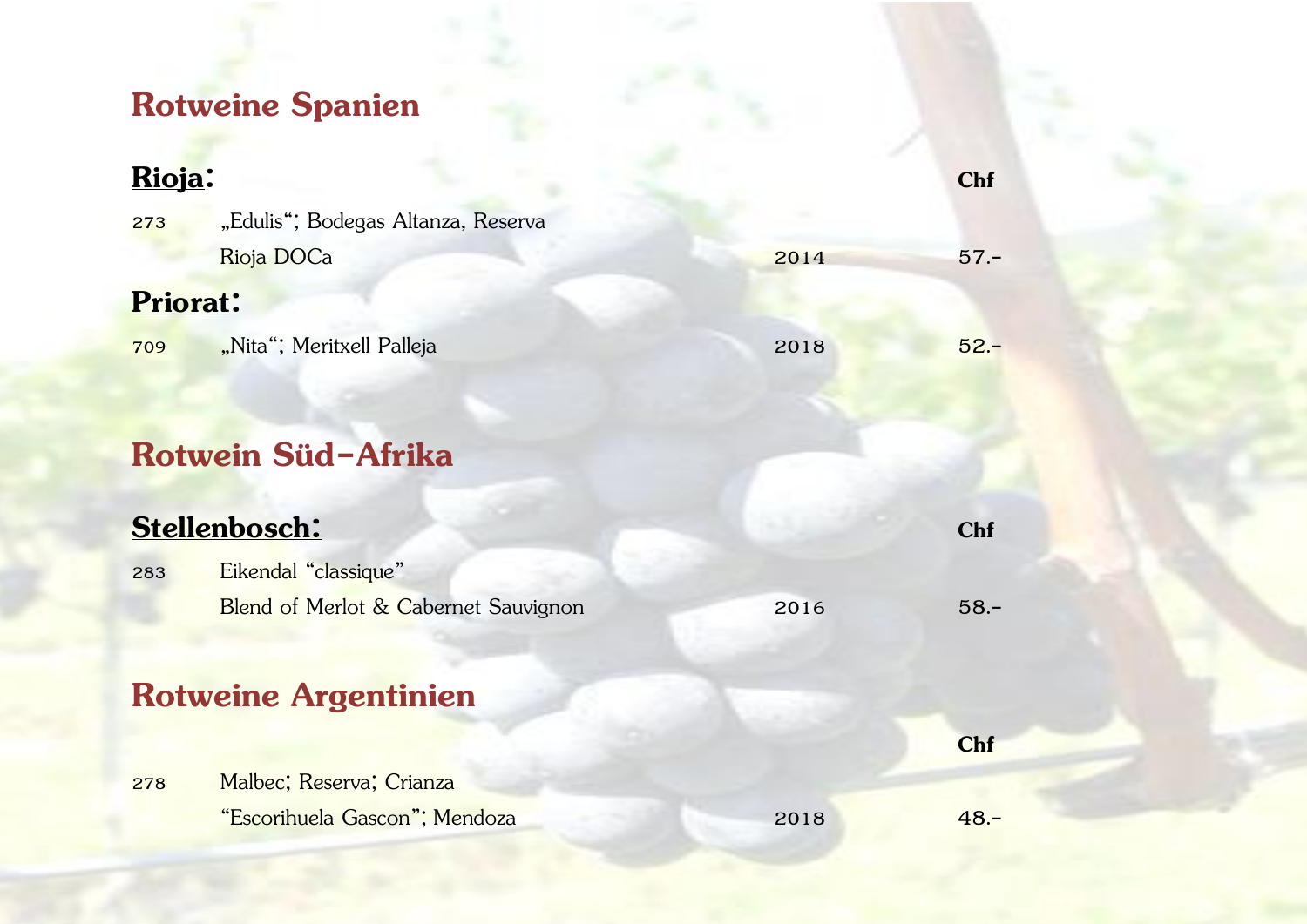#### **Champagne**

|             |                                      |        | Chf     |
|-------------|--------------------------------------|--------|---------|
| 298         | Cüpli brut; Nicolas Feuillatte, brut | $1$ dl | $15. -$ |
| 297         | Le Kir Royal                         | $1$ dl | $15. -$ |
| 295         | Nicolas Feuillatte, brut             | 7.5 dl | $85 -$  |
| 295/1       | Nicolas Feuilatte, brut Magnum       | 1.5 dl | $170 -$ |
|             |                                      |        |         |
| <b>Sekt</b> |                                      |        |         |
|             |                                      |        | Chf     |
| 769         | Prosecco, Botticella                 | 7.5 dl | $46. -$ |
| 299         | Cüpli Prosecco                       | $1$ dl | $8 -$   |

**Es freut uns, Sie bei uns zu haben. Familie Andreas und Monic Kaufmann und das Wolter-Team**